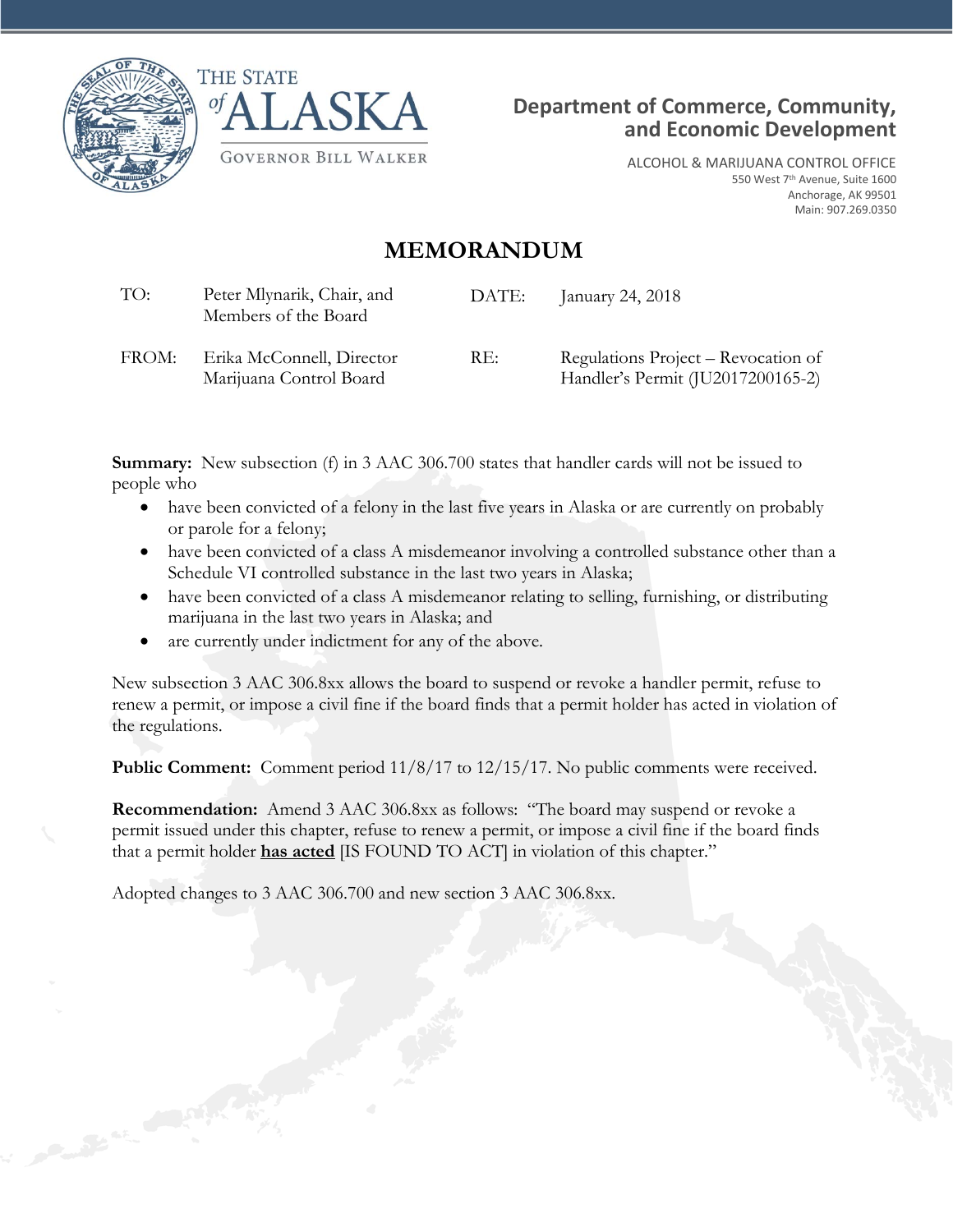(Words in **boldface and underlined** indicate language being added; words [CAPITALIZED AND BRACKETED] indicate language being deleted.)

3 AAC 306.700 is amended by adding new subsections to read:

(f) The board may not issue a marijuana handler permit to a person that

(1) has been convicted of a felony in the state and either

(A) less than five years have elapsed from the time of the person's

conviction; or

(B) the person is currently on probation or parole for that felony.

(2) has within two years, before submitting an application, been convicted of a

class A misdemeanor crime in the state involving a controlled substance other than a Schedule VI controlled substance.

(3) has within two years, before submitting an application, been convicted of a

class A misdemeanor in the state relating to selling, furnishing, or distributing marijuana; or,

(4) is currently under indictment for an offense listed in this section that would

prevent qualification for a permit. (Eff.) $\angle$  /  $\angle$  Register  $\Box$ )

**Authority**: AS 17.38.010 AS 17.38.070 AS 17.38.121

AS 17.38.200 AS 17.38.900